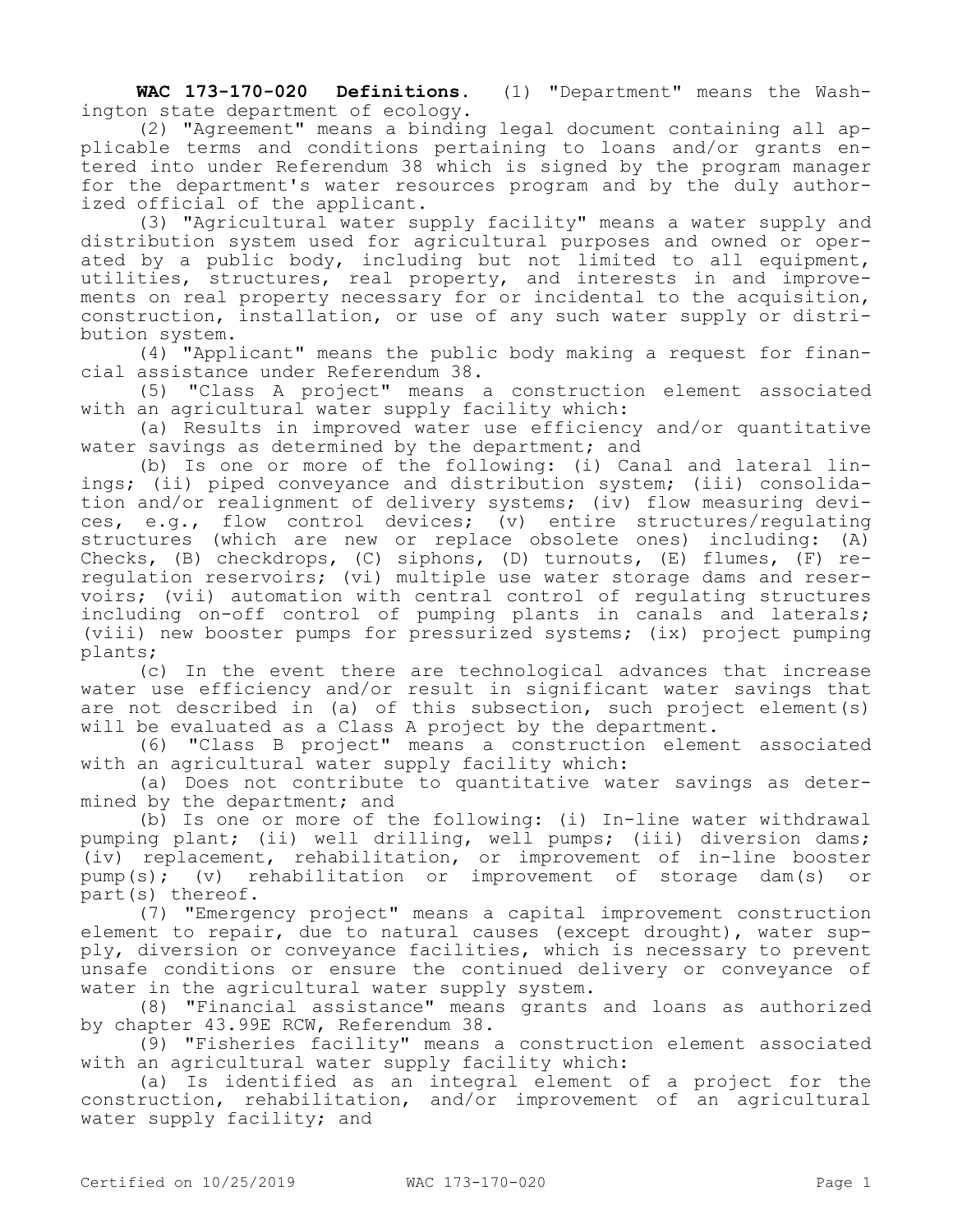(b) Will provide recognized benefits to the anadromous and/or resident fish species of the state.

(10) "Implementation phase" means the acquisition, design, construction, and improvement of agricultural water supply facilities within an irrigation district or a specific area or drainage basin for storing, diverting, transporting, or distributing water to land for irrigation and for protecting and enhancing fisheries, recreational, or other beneficial uses that may be associated with such facilities.

(11) "Local clearinghouse" means the county or regional comprehensive planning agency designated to serve as a coordinating office for certain local areas. A list of clearinghouses is available from the department. The local clearinghouses review proposed projects for conformance to regional plans, ask for comments from other agencies, and relay these remarks back to the applicant. This process helps assure that policies and comprehensive plans of cities, counties, or regions will be followed.

(12) "Payment schedule" means the due dates for loan payments and any interest thereon, as included in the loan agreement.

(13) "Planning phase" means the preparation of a comprehensive water conservation plan which conforms with WAC 173-170-060, which covers the applicant's entire jurisdiction and service area.

(14) "Plans and specifications" means engineering information and calculations to support the project and construction drawings with necessary engineering detail of the project and complete material specifications and standards to support the drawings and project. These will be prepared in sufficient detail and, upon approval by the department, become part of the bid documents which allow contractors to bid on and construct agricultural water supply facilities or attendant fisheries facilities or recreational facilities or a portion thereof.

(15) "Public body" means the state of Washington or any agency, political subdivision, taxing district, or municipal or public corporation thereof; an agency of the federal government; and those Indian tribes which may constitutionally receive grants or loans from the state of Washington.

(16) "Recreational facility" means a water and/or water-associated system which:

(a) Is identified as an integral element of an agricultural water supply facility; and

(b) Will provide recognized benefits for human use and recreation through fishing, boating, water skiing, swimming, rafting, picnicking, and/or camping.

(17) "Referendum 38" means the grant and loan financial assistance program and its procedures, which pertain to agricultural water supply facilities alone or in combination with fishery, recreational, or other beneficial uses of water, as authorized in chapter 43.99E RCW.

(18) "Request for financial assistance" means the formal application packet, as described in WAC 173-170-030 and 173-170-060, submitted to the department requesting grant and/or loan funds to accomplish an eligible project.

(19) "Water use efficiency elements" means those implementation projects or portions thereof which result in reduced operational and conveyance losses and improved delivery of requisite amounts of water to farms within the limits of the pertinent water right permit or certificate.